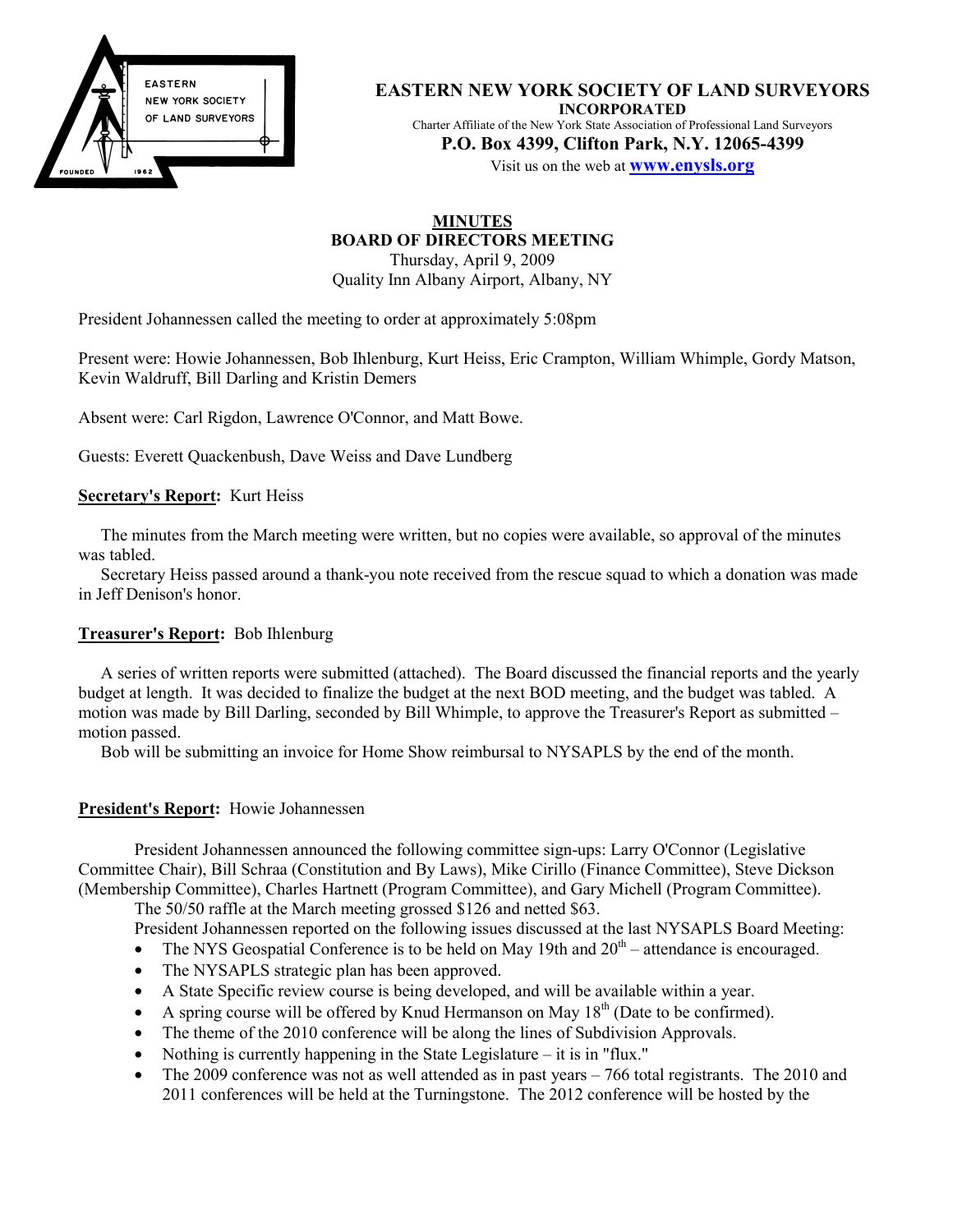Genesee Valley Land Surveyors Association.

• To encourage membership, the Board has waived late fee charges for renewals and has extended the renewal period a few months.

**Executive Vice-President's Report:** Gordy Matson: Nothing to Report

**Vice-President's Report:** Kevin Waldruff – Nothing to Report

#### **Committee Reports:**

-----Standing Committees-----

Constitution & By-Laws: Bob Ihlenburg: Nothing to Report

Scholastic Development: Kristin Demers:

Today was Paul Smith's Shadow Day – approximately 9 students attended and spent the day with local companies.

Ethics and Business Practices: Don Darrah: No Report

Continuing Education: Jody Lounsbury: No Report

Finance: Bill Darling:

Bill will set up a time to meet with Mike Cirillo and Bob Ihlenburg to review the records.

Membership: Gordy Matson: Nothing to Report

Legislative: No Report

Program: Bill Whimple:

The OSHA-10 course was a success. There were 33 attendees, the course was successful, the attendees were well-fed, and ENYSLS made a \$1000 profit. ENYSLS will plan to hold the course again next year for anyone who needs the OSHA-10 certification then.

The presentation for the May meeting will be about Debt Collection. Restaurant to be determined. Jim Vianna will present on the Colvin Crew in the fall.

Public Relations: Nothing to Report

Technical Information: Eric Crampton – Nothing to Report

-----Temporary and Ad-hoc Committees-----

Website and Archival Information: Kurt Heiss: Nothing to Report

#### **EASTERN NEW YORK SOCIETY OF LAND SURVEYORS, INC.**

| <b>President: C. Howard Johannessen</b>    | <b>Matthew Bowe</b>  | 2010 | <b>Bill Darling</b> | 2011 | C. Howard Johannessen | 2012                                    |
|--------------------------------------------|----------------------|------|---------------------|------|-----------------------|-----------------------------------------|
| <b>Exec. Vice-President: Gordon Matson</b> | Kevin Waldruff       | 2010 | Kurt Heiss          | 2011 | <b>Gordon Matson</b>  | 2012                                    |
| Vice-President: Kevin Waldruff             | William Whimple 2010 |      | Robert J. Ihlenburg | 2011 | Lawrence J. O'Connor  | 2012                                    |
| <b>Secretary: Kurt Heiss</b>               | Eric Crampton 2010   |      | Carl Rigdon         | 2011 | Kristin Demers        | 2013                                    |
| Treasurer: Robert J. Ihlenburg             |                      |      |                     |      |                       | <b>Past President - William Whimple</b> |

**Director N.Y. State Assoc. of Professional Land Surveyors - C. Howard Johannessen (518) 439-9981 Director N.Y. State Assoc. of Professional Land Surveyors - Gordon Matson (518) 783-6054** President's Address - P.O. Box 454, West Sand Lake, NY 12196 - cjohannessen@nycap.rr.com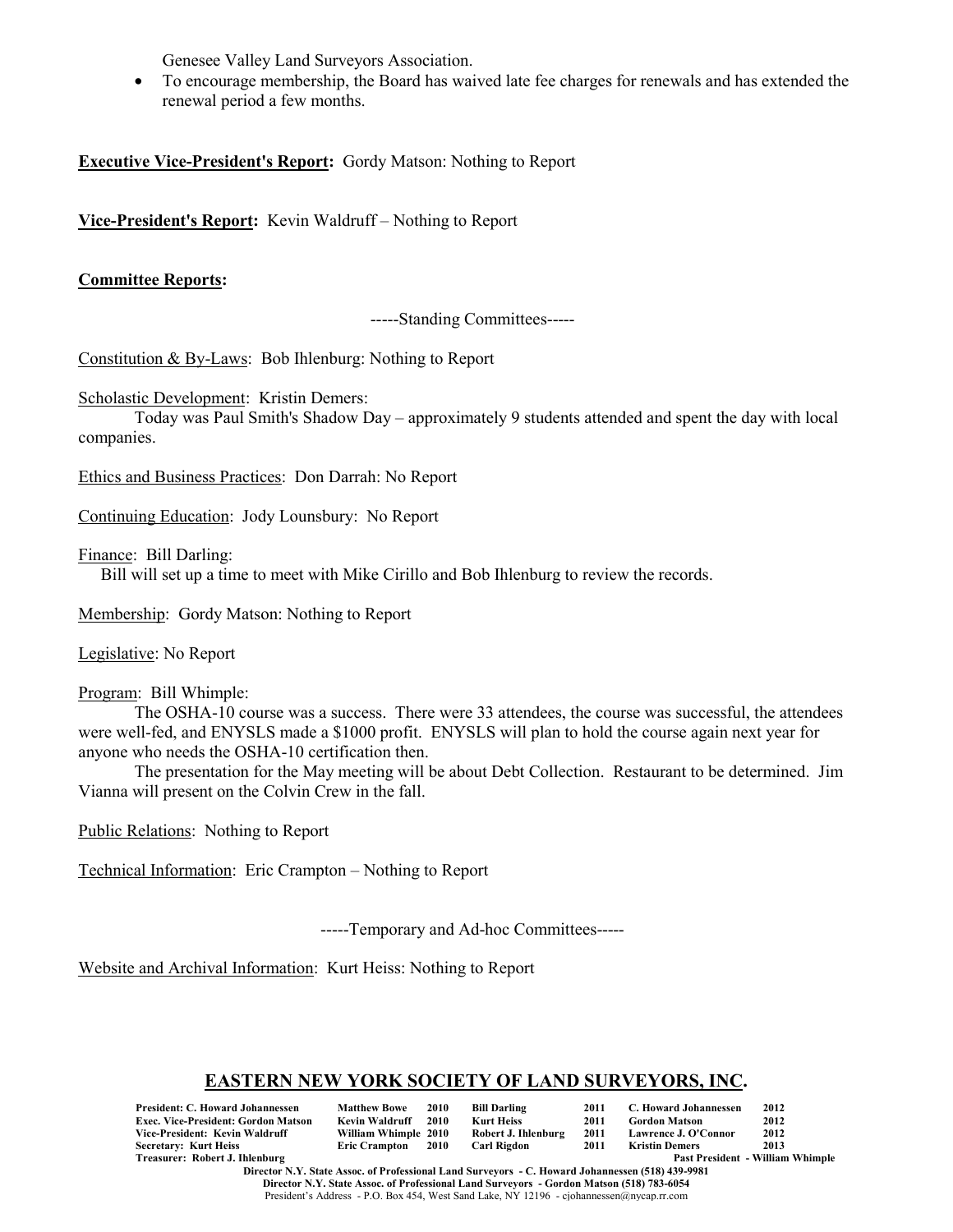#### **Old Business:**

No Old Business

#### **New Business:**

Information about a 2009 Surveying and Mapping Camp in Texas was presented – this camp is designed to introduce young people to the Surveying and Mapping professions. More information is available here: http://engtech.tjc.edu/surveying\_camp.htm

A motion to adjourn was made by Gordy Matson, seconded by Kevin Waldruff, and the meeting was adjourned at approximately 6:00pm

Today was Paul Smith's Shadow Day - Following the Board of Directors Meeting the Board and members had a light dinner and held a roundtable discussion with the Shadow Day students.

### **The next meeting of the ENYSLS Board of Directors will be held on Thursday, May 14t<sup>h</sup> , 2009 in conjunction with the May General Membership Meeting.**

Respectfully Submitted, **Kurt J. Heiss, LS ENYSLS Secretary** heisskj953@roadrunner.com

#### **EASTERN NEW YORK SOCIETY OF LAND SURVEYORS, INC.**

**President: C. Howard Johannessen Matthew Bowe 2010 Bill Darling 2011 C. Howard Johannessen 2012 Exec. Vice-President: Gordon Matson Kevin Waldruff 2010 Kurt Heiss<br>Vice-President: Kevin Waldruff Mülliam Whimple 2010 Robert J. Ihlenburg Vice-President: Kevin Waldruff William Whimple 2010 Robert J. Ihlenburg 2011 Lawrence J. O'Connor 2012 Secretary: Kurt Heiss<br>Treasurer: Robert J. Ihlenburg** 

Past President - William Whimple

**Director N.Y. State Assoc. of Professional Land Surveyors - C. Howard Johannessen (518) 439-9981 Director N.Y. State Assoc. of Professional Land Surveyors - Gordon Matson (518) 783-6054** President's Address - P.O. Box 454, West Sand Lake, NY 12196 - cjohannessen@nycap.rr.com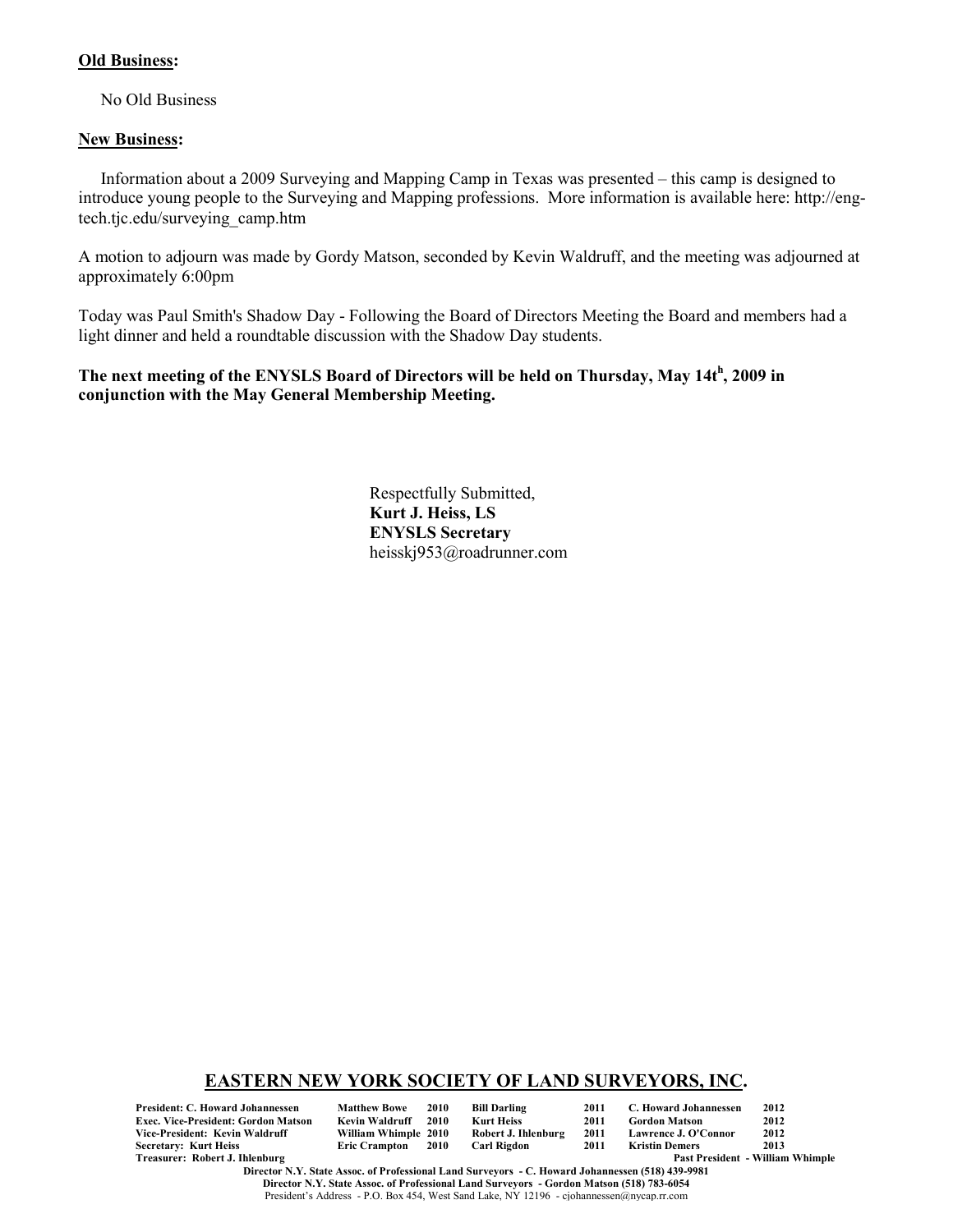7:33 AM Eastern New York Society of Land Surveyors, Inc 04/09/09 Profit & Loss<br>Accrual Basis March 1 through April 9, 2009

## Mar 1, 2009 - Apr 9, 2009

| Ordinary Income/Expense                                                      |           |  |  |  |  |
|------------------------------------------------------------------------------|-----------|--|--|--|--|
| Income                                                                       |           |  |  |  |  |
| Membership Dues                                                              | 310.00    |  |  |  |  |
| Miscellaneous Income                                                         |           |  |  |  |  |
| Cash from dinner                                                             | 225.00    |  |  |  |  |
| Checks for dinner                                                            | 525.00    |  |  |  |  |
| Total Miscellaneous Income                                                   | 750.00    |  |  |  |  |
| Program Fees                                                                 |           |  |  |  |  |
| OSHA CLASS                                                                   | 3,074.42  |  |  |  |  |
| Total Program Fees                                                           | 3,074.42  |  |  |  |  |
| Raffle                                                                       | 0.00      |  |  |  |  |
| SCHOLARSHIP RAFFLE                                                           | 63.00     |  |  |  |  |
| Total Income                                                                 | 4, 197.42 |  |  |  |  |
| Expense                                                                      |           |  |  |  |  |
| Postage and Delivery                                                         | 54.00     |  |  |  |  |
| Program Expense (OSHA Course)                                                | 1,500.00  |  |  |  |  |
| Travel & Ent                                                                 |           |  |  |  |  |
| Meals                                                                        | 1,385.60  |  |  |  |  |
| $( $885.60$ from March Dinner Meeting + \$500.00 for OSHA foods = \$1385.60) |           |  |  |  |  |
| Total Travel & Ent                                                           | 1,385.60  |  |  |  |  |
| Total Expense                                                                | 2,939.60  |  |  |  |  |
| Net Ordinary Income                                                          | 1,257.82  |  |  |  |  |
| Net Income                                                                   | 1,257.82  |  |  |  |  |
|                                                                              |           |  |  |  |  |

Page 1

IN ACCT =  $*314340$